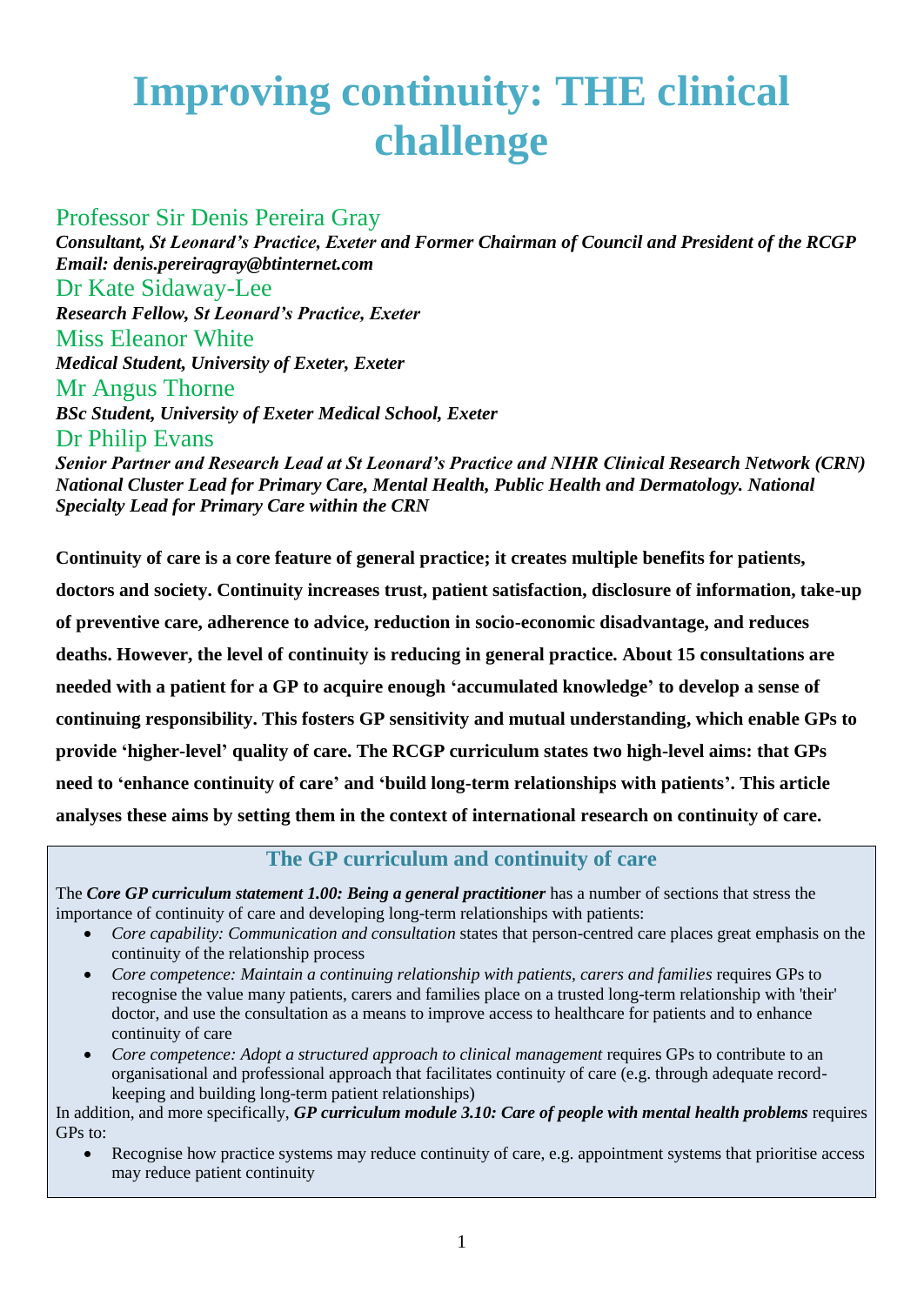*The American Academy of Family Physicians (2016) describes continuity of care as: '… a hallmark and primary objective of family medicine …'*

## **Continuity**

When two people meet, a mass of information is exchanged, mostly non-verbally. This includes observations about the other person's, age, gender, dress, general appearance, impressions about the other person, their race, social class, education, including feelings of liking, disliking, trusting or distrusting. This is influenced by anything previously known, the setting and the duration of the meeting.

A patient–doctor meeting is a special case of human interaction, as the patient is often anxious about a diagnosis, an examination or treatment. Anxiety enhances memory recall, so patients often remember what a doctor says for years. The doctor is different too, being a professionally trained observer.

Medical consultations, normally lead to a written record, and increasingly patients also make notes. However, typically only about 5% of what the patient says is recorded, as the doctor's notes focus on medical findings, investigations and prescriptions.

#### **Subsequent consultations**

At every subsequent meeting, the patient and doctor both absorb more information, so mutual understanding develops. It becomes progressively easier for the doctor to link new understandings of the patient to previous knowledge. A single extra

consultation makes little difference, but several increasingly do improve the level of interaction.

This process is fundamental in general practice, leading to the doctor progressively acquiring 'accumulated knowledge' about the patient (Hjortdahl, 1992). Doctors use such accumulated knowledge both for diagnosis and to tailor their advice. Ridd, Lewis, Peters, and Salisbury (2011) measured the depth of patient– doctor relationships, showing each additional consultation on average deepens the working relationship.

For GP registrars and new principals, it is useful knowing how long it takes a GP to achieve clinically important accumulated knowledge. Hjortdahl (1992) reported a value of 5 years or about 15 consultations, which matches our practice's 1980s teaching. The time is longer for doctors working part-time, as accumulated knowledge builds up quicker with more (density of) contacts than time alone.

Accumulated knowledge is valuable; GPs miss it when they do not have it and they use it for the benefit of their patients when they do (Hjortdahl & Borchgrevnik, 1991). Repeated patient–doctor consultations change both doctors and patients. Doctors change by becoming more sensitive to patients, according to patients (Reis et al., 2009), and feeling more responsible for them.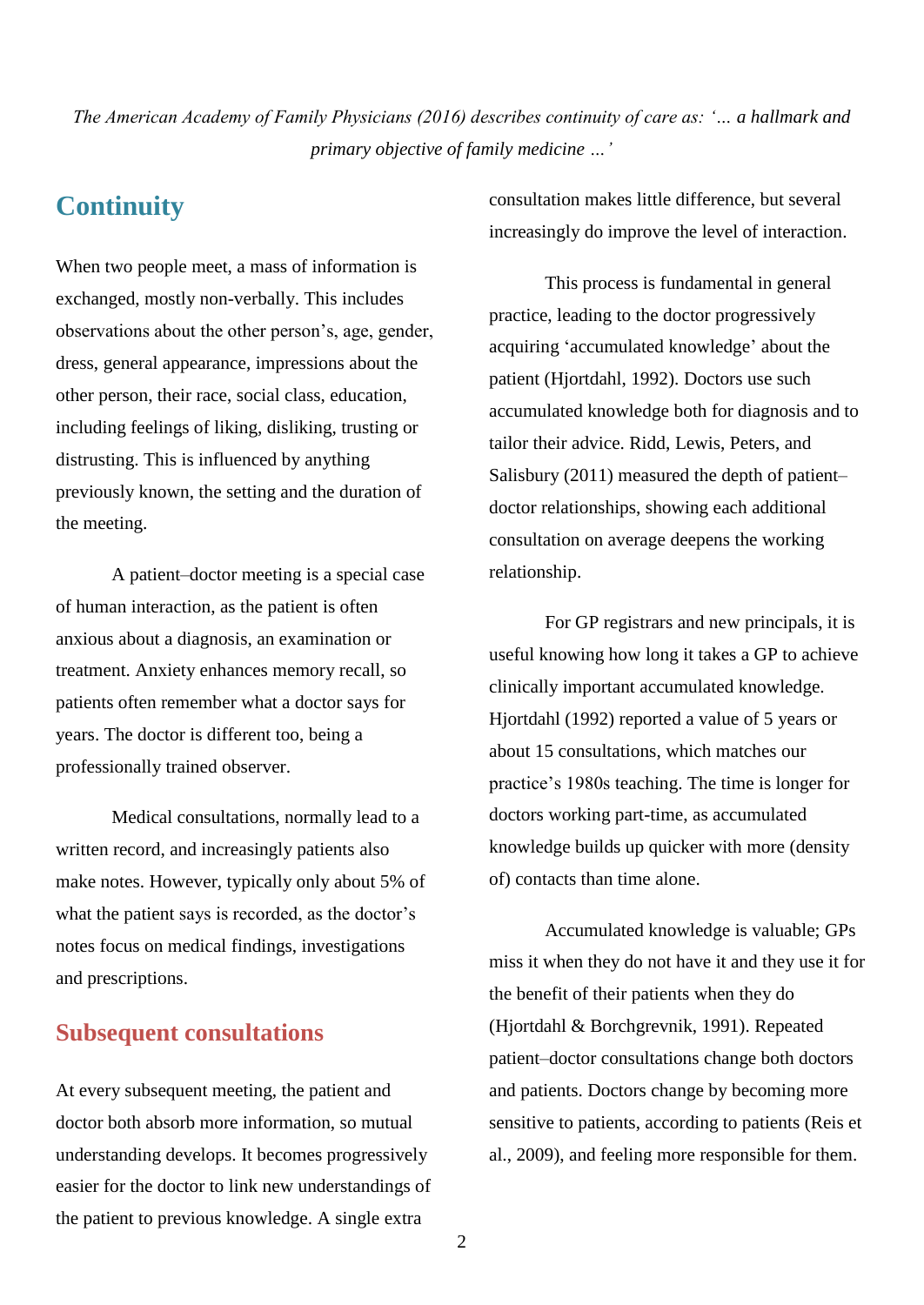In Norway in 1992, 7% of GPs thought their responsibility to patients covered only the consultation, 19% thought their responsibility extended to the patient's episode of illness, and 74% considered they had a continuing responsibility for the patient over time (Hjortdahl, 1992). This matters to patients, as this sense of responsibility in the doctor fosters care and compassion. McWhinney (1998) considered 'continuity *of responsibility'* [*our italics*], a core value of general practice.

Accumulated knowledge about the patient and sense of responsibility enable GPs to report that they are providing 'higher-quality' care (Ridd, Shaw, & Salisbury, 2006). GPs are then rewarded with more professional satisfaction through doing a better job. Hence, several thousand GPs recently judged continuity as the most important feature of their practice (British Medical Association (BMA), 2015).

Continuity also changes patients' attitudes. Ridd et al*.* (2011) quantified the number of consultations patients have with a GP in order to make a difference. After five consultations, their model showed a 30% chance of the patient considering there was a 'deep' relationship with the GP, whereas after 20 consultations with the same GP, the odds of the patient reporting a 'deep' professional relationship approached 80%. Continuity is significantly associated with patients developing trust in the doctor (Mainous, Baker, Love, Pereira Gray, & Gill*,* 2001). Trust is a highlevel attitude fostering important patient responses: disclosing information, satisfaction,

taking-up preventive medicine, adherence to advice, and fewer deaths.

### **Classifying continuity of care**

We summarise several definitions: 1. Interpersonal i.e. relationship continuity, between a patient and a single health professional

2. Interpersonal continuity with two or more people i.e. a team

3. Longitudinal continuity with a single health professional

4. Longitudinal continuity with a team

5. Longitudinal continuity with an institution, e.g. a general practice or an outpatient clinic

6. Informational continuity

7. Management continuity

Longitudinal and interpersonal continuity are core, and should usually be defined in relation to one single health professional. We see informational continuity and management continuity as being impersonal aspects of good record-keeping, record systems and management.

#### **Theory of general practice**

General practice differs from all other branches of medicine. Its two key features are that GPs, as generalist doctors, do not limit their work to single diseases or body systems. Generalists alone cross the mind/body divide-- the great fault-line of medicine world-wide. Second, GPs commit to the patient as a person and seek to build a therapeutic relationship (McWhinney, 1996) with each regular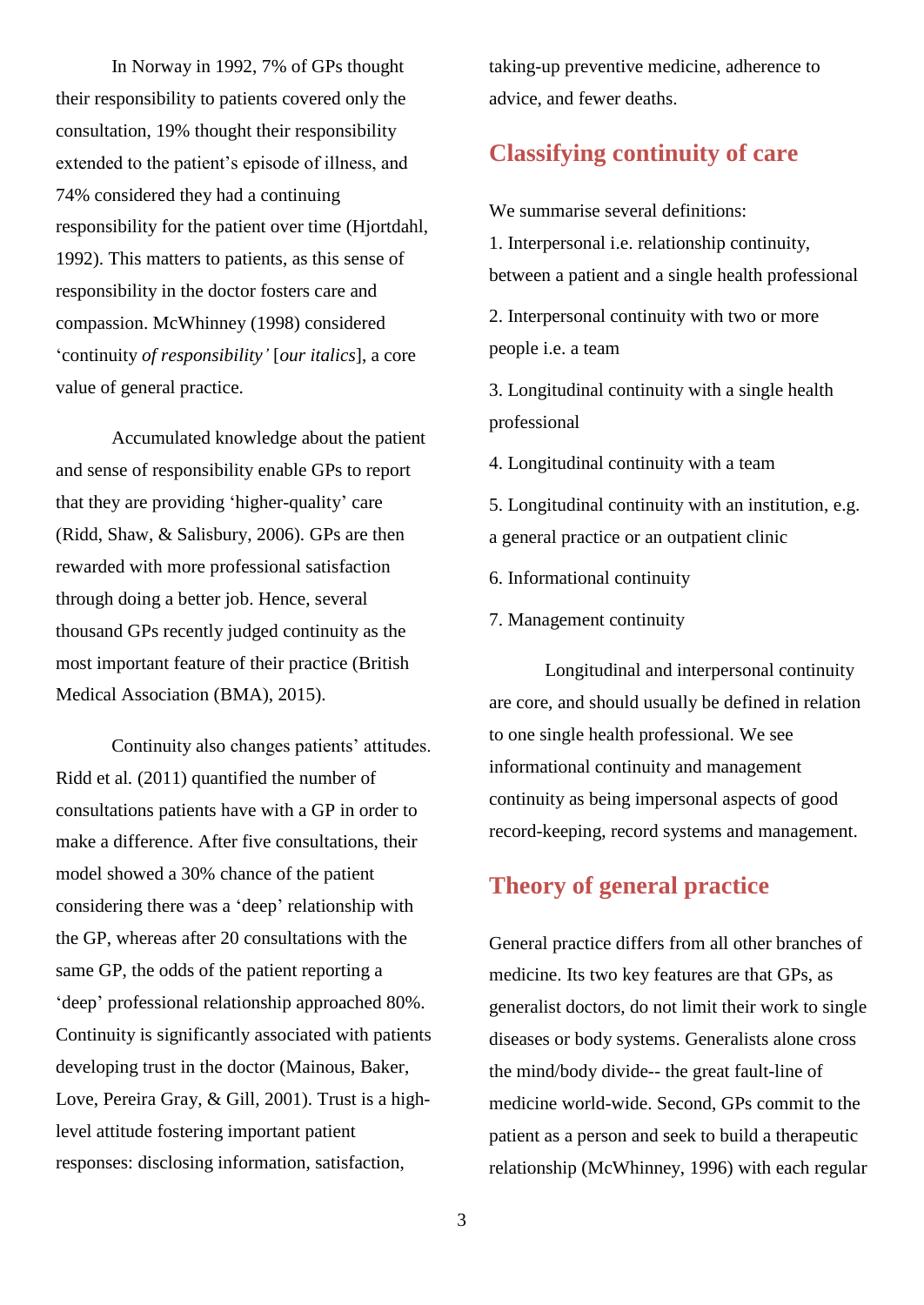patient. The RCGP (2016) curriculum states GPs should build long-term relationships with patients.

#### **Understanding continuity of care**

Continuity was in the first job descriptions of the GP and remains central today. The American Academy of Family Physicians (2016) describes continuity as: 'a hallmark and *primary objective* of family medicine' [*our italics*]. There is a mass of benefits from continuity. Hundreds of studies on continuity have been performed in four continents and across many cultures, languages and health systems. Early studies used crosssectional methods, and these types of studies risk including unknown confounding factors and the problem of reverse causality. However, the multiplicity of studies in different settings makes it unlikely that any one confounding factor is important.

All continuity research faces the problem that randomised controlled trials are not usually available. It is unethical to break strong patient– doctor relationships, as with the two mostimportant human relationships: marriage and parenting. However, three short controlled trials on continuity, one on elderly men (Wasson et al., 1984) and two on midwifery, all showed beneficial outcomes for continuity.

Research showing the value of continuity of care has steadily grown in: volume, population size, the strength of the research methods used, and the importance of the findings. Recently, cohort studies have reported on the use of research methods more powerful than cross-sectional

studies. The gains revealed for patients from continuity now include reduced death rates (Wolinsky, Bentler, & Liu, 2010).

Early continuity research was in general practice/family medicine, but continuity is now being studied in other medical specialties, such as internal medicine and psychiatry (Hoertel, Limosin, & Leleu, 2014). These studies confirmed the universality of the patient–doctor relationship and how doctors, as people, add value over and above technical medicine. Continuity is also valuable in other health professions, such as midwifery.

#### **Problems with definitions**

One problem with continuity is that multiple academic definitions have been developed. In 1980, Starfield, (Starfield 1980) a world leader on general practice/primary-care theory, bemoaned the 'continuous confusion' of definitions, attracting similar comments 22 years later. Few UK general practices measure continuity of care (White, Pereira Gray, Langley & Evans, 2016).

#### **Research on continuity of care**

The advantages of continuity of care fall into three categories based on the beneficiaries: patient, doctor, and the health system/society. Some benefits overlap, as reducing emergency hospital admissions benefits the patients and, and at £1844 a time, also the NHS/health system.

Continuity of care has many benefits. We list the main gains from continuity, with research references listed by date of publication, including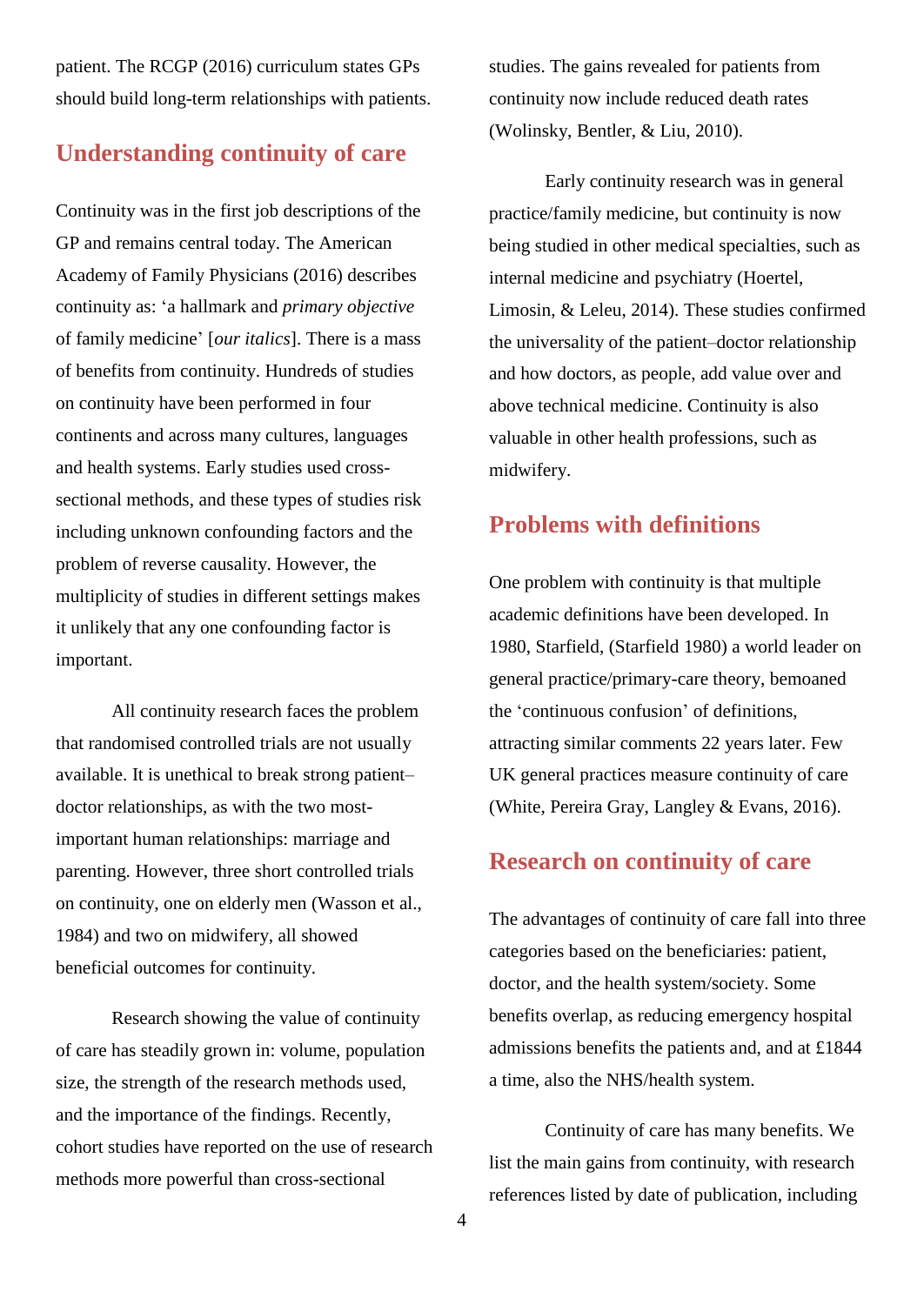systematic reviews (Tables 1 to 3). Cross-cultural consistency implies a constant biological, human, effect. Although shown separately, many of these continuity advantages interact and multiply their overall effect.

Other research has not found benefits, but all the studies in the tables favour continuity. Research is not in equipoise, with hundreds of research reports supporting continuity, but only a handful describing adverse effects, which we list separately.

#### **Discontinuity**

Sweeney and Pereira Gray (1995) started discontinuity research, finding that patients missing GP continuity used A & E Departments to a significantly greater extent. Subsequently, it was found that US patients were also disadvantaged by broken continuity. In psychiatry, broken continuity is associated with an increased rate of death (Hoertel et al., 2014). The emotionally vulnerable also have greater rates of death when continuity of family–physician care is broken (Cerovecki et al*.,* 2013).

### **The arithmetic of continuity**

On average, NHS patients contact their general practice 5.5 times a year (Hippisley-Cox and Vinogradova.2009) and have a face-to-face consultation with a GP three times per annum. Therefore, a couple with two children will see a GP, on average, 12 times a year, thus averaging 2 hours a year in the surgery. In combined-list practices these consultations are dispersed between different doctors. However, by encouraging families to register on personal lists, GPs have plenty of time to get to know their patients as people.

## **Adverse effects of continuity of care**

All this shows how important the patient–doctor relationship is, and relationship continuity measures a part of this interaction. Balint's metaphor of the doctor as a drug aids understanding of the concept that just as drugs have adverse effects so too can doctors (Balint, 1957).

#### **Heart-sink relationships**

The complexity of humans and diseases makes some patient–doctor relationships difficult. O'Dowd's 'heart-sink' patient occurs when the doctor, after many consultations and referrals, runs out of ideas. This can occur with patients suffering from personality disorder or somatisation. Although daunting for young doctors, experienced practitioners usually have only a few such relationships.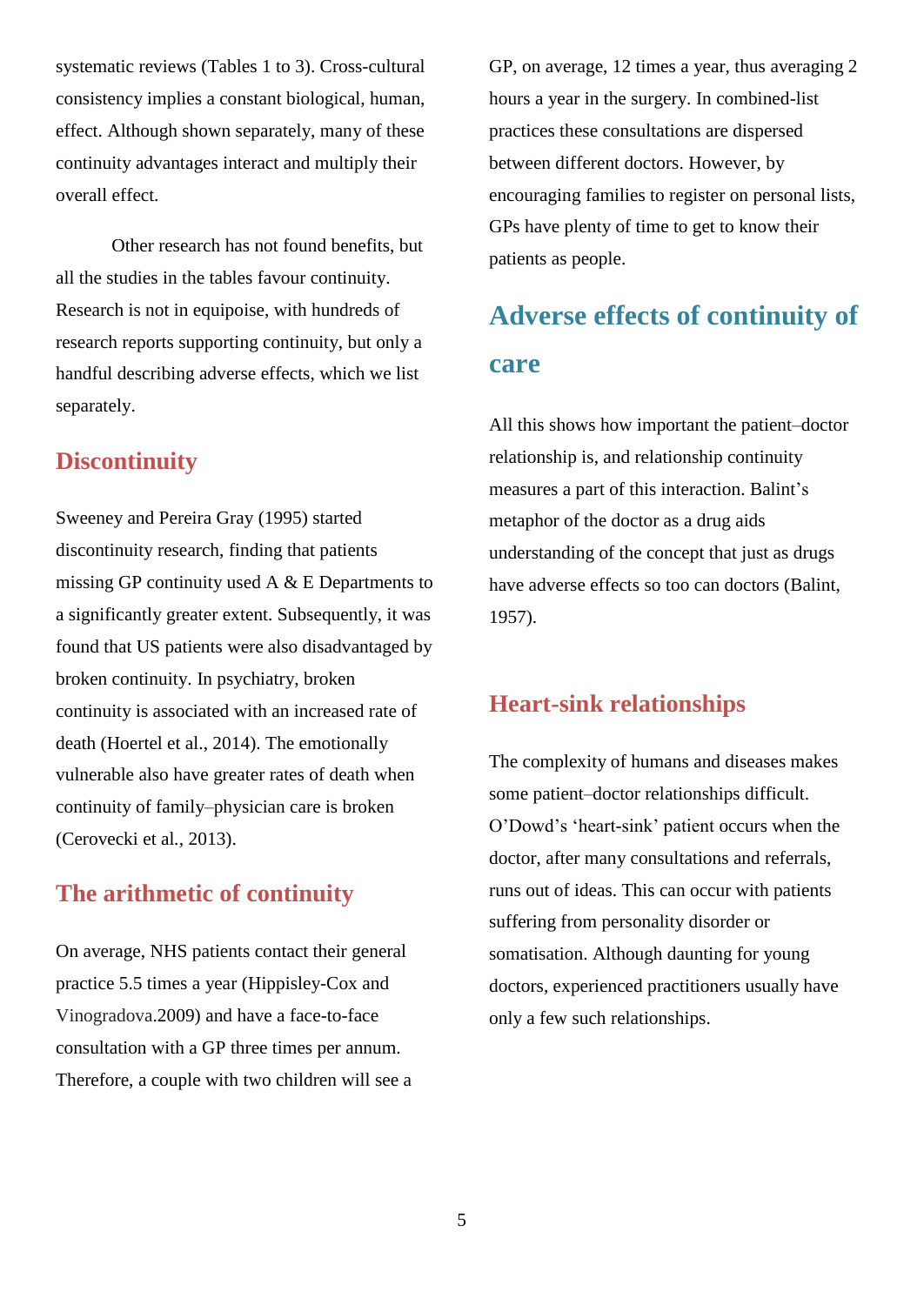#### **Table 1. Advantages for patients of greater continuity of care.**

| <b>Advantage</b>                        | <b>Additional information</b>                  | <b>References</b>                                |
|-----------------------------------------|------------------------------------------------|--------------------------------------------------|
| 1. Familiar person                      | Patients gain by being more at ease and more   | Lings et al. (2003)                              |
|                                         | able to disclose sensitive information         |                                                  |
| 2. Earlier diagnoses                    |                                                | Drivsholm & de Fine Olivarius (2006)             |
| 3. Having a GP with a stronger sense    | The GP's sense of responsibility, or           | Hjortdahl (1992)                                 |
| of responsibility implying care with    | commitment to the patient, doubled after a     | McWhinney (1998)                                 |
| more sensitivity and compassion         | year and increased 16-fold after 5 years       |                                                  |
| 4. Better quality of care received      |                                                | Campbell et al. (2001)                           |
| 5. Better care/outcomes for patient for |                                                | Worrall & Knight (2010)                          |
| diseases such as diabetes               |                                                |                                                  |
| 6. Less receipt of 'overuse' procedures |                                                | Romano & Segal (2015)                            |
| 7. Better patient satisfaction          |                                                | Baker & Streatfield (1995)                       |
|                                         |                                                | Van Walraven, Oake, Jennings, & Forester (2010)  |
| 8. Safety                               | Having their repeat prescriptions usually      | Cook, Render, & Woods (2000)                     |
|                                         | signed by a doctor who knows them and feels    |                                                  |
|                                         | responsible, as in personal-list practices, is |                                                  |
|                                         | safer than having them group-signed by         |                                                  |
|                                         | doctors who do not know the patients.          |                                                  |
| 9. Greater trust in the doctor          | Fosters disclosure of information and          | Mainous et al. (2001)                            |
|                                         | adherence to advice                            |                                                  |
| 10. More responsive GPs                 | As judged by patients                          | Reis et al. (2009)                               |
| 11. Receiving care with empathy         |                                                | Derksen, Bensing, & Lagro-Jenssen (2013)         |
| 12. Better take-up of evidence-based    |                                                | Cabana & Lee (2004)                              |
| personal preventive medicine            |                                                |                                                  |
| 13. Receiving more health education     |                                                | Pereira Gray (1979)                              |
| 14. More enablement/hope for patients   |                                                | Byrne, Woodside, Landeen, & Kirpatrick (1994)    |
| 15. Less use of Accident and            |                                                | Sweeney & Pereira Gray (1995)                    |
| <b>Emergency Departments</b>            |                                                | Hansen, Halvorsen, Aaraas & Førde (2013)         |
| 16. Less use of hospital Outpatients    |                                                | Hansen et al. (2013)                             |
| <b>Department</b>                       |                                                |                                                  |
| 17. Fewer admissions to hospital        | Children<br>$\bullet$                          | Christakis, Mell, Koepsell, Zimmerman, & Connell |
|                                         | Elderly with ambulatory care<br>٠              | (2001)                                           |
|                                         | conditions                                     | Menec, Sirski, Arrawar, & Katz (2006)            |
|                                         | Whole registered populations                   | Bankart et al. (2011)                            |
|                                         |                                                | Hansen et al. (2013)                             |
|                                         |                                                | Van Walraven et al. (2010)                       |
| 18. Fewer emergency admissions to       |                                                | Bankart et al. (2011)                            |
| hospital                                |                                                | Chenore, Pereira Gray, Forrer, Wright, & Evans   |
|                                         |                                                | (2013)                                           |
|                                         |                                                | van Walraven et al. (2010)                       |
| 19. Lower death rate                    |                                                | Wolinksy et al. (2010)                           |
|                                         |                                                | Shin et al. (2014)                               |
|                                         |                                                | Hoertel et al. (2014)                            |
| 20. Humanity                            | Doctors as people add value as human beings,   | Lings et al. (2003)                              |
|                                         | in addition to the technology of medicine      |                                                  |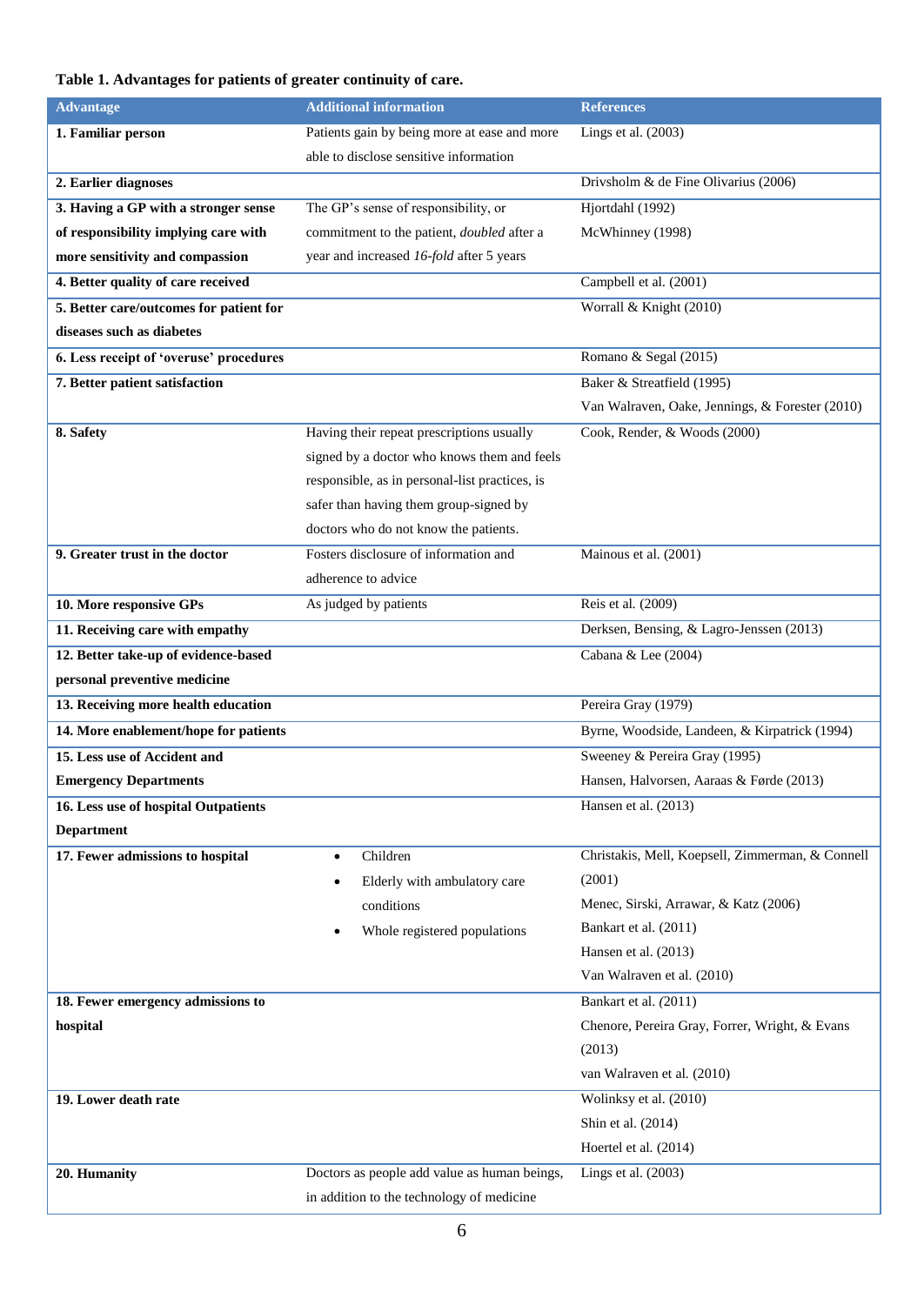#### **Table 2. Advantages for GPs of greater continuity of care.**

| <b>Advantage</b>                | <b>Additional details</b>                     | <b>References</b>               |
|---------------------------------|-----------------------------------------------|---------------------------------|
| 1. Accumulated knowledge        | With continuity, GPs gain more                | Hjortdahl & Borchgrevink (1991) |
|                                 | accumulated knowledge of their patients       | Hjortdahl (1992)                |
|                                 | and use it for the patient's benefit          | Ridd et al. (2011)              |
| 2. GP satisfaction              | Personal knowledge of the patient and         | Ridd et al. (2006)              |
|                                 | the doctor-patient relationship and           |                                 |
|                                 | personal continuity enable GPs to             |                                 |
|                                 | provide 'higher-quality care'                 |                                 |
| 3. Better adherence/compliance  | Patients are easier to work with when         | Chen, Tseng, Cheng              |
| with the doctor's advice        | they disclose more information, are more      | (2013)                          |
|                                 | compliant, and when advice is followed        |                                 |
| 4. Efficiency in practice       | General practices run more<br>$\bullet$       | Pereira Gray (1979)             |
| administration                  | efficiently, when staff are clear             |                                 |
|                                 | about who is the responsible GP               |                                 |
|                                 | With personal lists queries and<br>$\bullet$  |                                 |
|                                 | test results can be transmitted               |                                 |
|                                 | quickly to the patient's                      |                                 |
|                                 | responsible (personal) doctor                 |                                 |
| 5. Internal professional audits | Only personal list practices can<br>$\bullet$ | Pereira Gray (1995)             |
|                                 | conduct internal practice audits              |                                 |
|                                 | on the performance of doctors                 |                                 |
|                                 | These internal inter-doctor                   |                                 |
|                                 | audits are highly educational,                |                                 |
|                                 | sustain quality improvement,                  |                                 |
|                                 | with privacy for the clinicians if            |                                 |
|                                 | weaknesses are exposed, unlike                |                                 |
|                                 | public-shaming                                |                                 |
| 6. Forgiveness                  | Patients forgive some practice errors         | Lings et al. (2003)             |
|                                 | within strong patient-doctor                  |                                 |
|                                 | relationships                                 |                                 |

#### **Table 3. Advantages of continuity of generalist care for the health system/society.**

| <b>Advantage</b>                    | <b>Additional details</b>               | <b>References</b>                        |
|-------------------------------------|-----------------------------------------|------------------------------------------|
| 1. Better use of resources          | Generalist doctors induce better use of | Starfield (1994)                         |
|                                     | limited NHS resources                   | Baicker & Chandra (2004)                 |
|                                     |                                         | Van Walraven et al. (2010)               |
| 2. Less use of hospital services    | See Table 1 for details and references  |                                          |
| 3. Lower mortality rates            | See Table 1 for details and references  |                                          |
| 4. Less use of 'overuse' procedures |                                         | Romano & Segal (2015)                    |
| 5. Less use of complementary        | More use of evidence-based treatment    | Hansen, Kristoffersen, Lian, & Halvorsen |
| practitioners                       |                                         | (2014)                                   |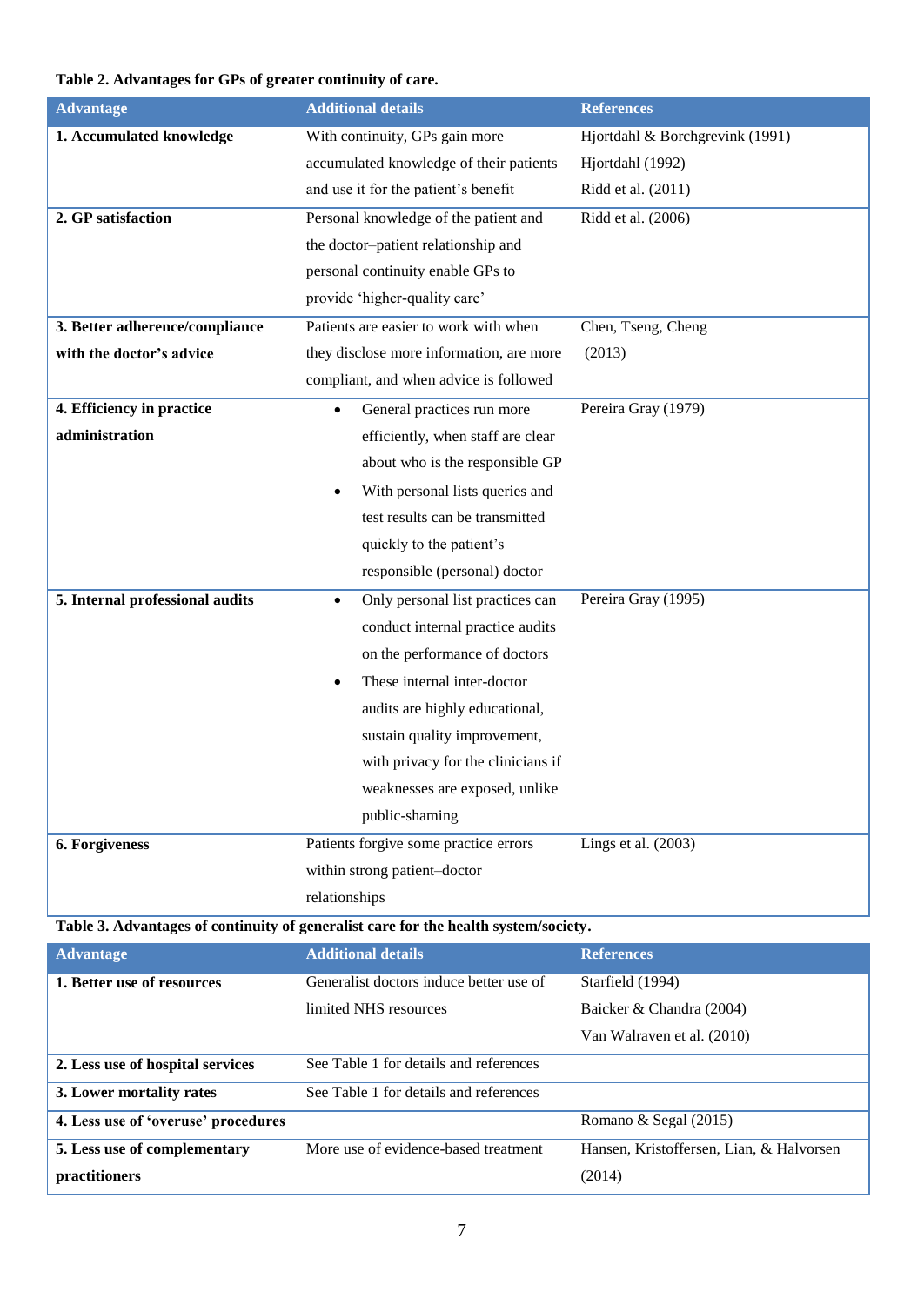## **Frustration in the patient–doctor relationship**

Less severe, is the frustration that some GPs experience when they feel powerless and unable to challenge patients, and this can result in collusion with the patient over illness behaviour in chronic disease. Some blame Balint's teaching, but Balint regularly confronted colleagues. More advanced postgraduate teaching is needed by GPs for GPs on this topic.

### **Delayed diagnosis/ referrals**

The most important disadvantage of continuity of care is its association with delayed diagnosis and referral. Sometimes, when doctors and patients have seen each other often, the doctor's diagnostic acuity becomes blunted as he/she stereotypes the patient and misjudges the significance of new symptoms. Thus, familiarity breeds neglect**.**

Ridd, Ferreira, Montgomery, Salisbury, and Hamilton (2015) found patients with a regular doctor had a marginal delay, estimated at 7 days, in the detection of bowel cancer, but no delay for breast or lung cancer and received better subsequent GP management for cancers. More delays occurred after referral.

The alternative view is that it is loss of continuity that fuels delays. Risi et al*.* (2015) found patients with new cancers had on average seen eight different GPs before referral. On the

crucial issue of trust in GPs, which follows continuity of care, there is conflicting evidence. Diagnoses are delayed in general practices with good access to the choice of doctor, but also trust in their doctors by patients is associated with earlier diagnosis of cancer. Apart from cancer, Drivsholm and de Fine Olivarius (2006)*.* found that GPs diagnosed diabetes earlier in patients they knew well.

For generations, GPs practised continuity and experienced its benefits, without having a scientific basis for its use. Research on continuity started in the mid-20th century and has steadily progressed. Science now shows the power of a patient and doctor who know each other working together. Bankart et al. (2011) found that NHS patients, consulting the GP of their choice, have significantly less chance of a subsequent emergency hospital admission compared with seeing some other GP. Given how crude this outcome is, the implication is that the quality of a consultation involving a patient who trusts the GP is far superior to a consultation when the patient is seeing some other GP.

Recently, big databases have facilitated cohort studies. These reveal that continuity of care is significantly associated with reduced death rates. A paradox exists, as research on continuity has increased in breadth and power, so continuity of GP care in the NHS has reduced. Over a quarter of NHS patients seeking a GP of their choice are unsuccessful (Aboulghate et al. 2012), a serious failure of personal doctoring.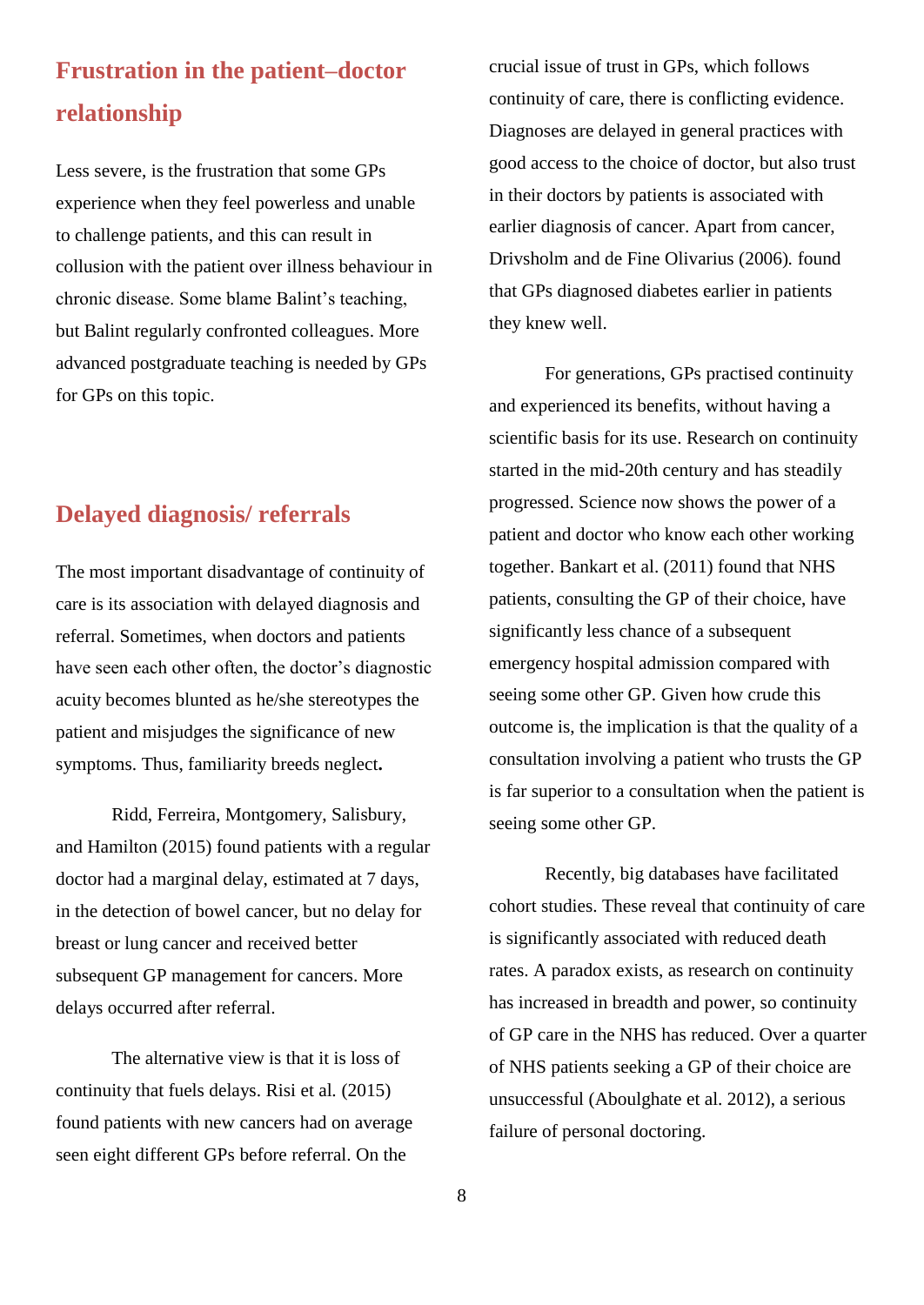## **Why GPs do not value and practise continuity of care**

There are at least nine reasons why GPs do not value or always try to provide continuity.

#### **Inadequate knowledge of research**

GPs are excellent verbal communicators and Wanless 2002 reported that they have greater patient satisfaction scores than hospital outpatients and inpatient clinics. However, GPs read less about their own discipline than do specialists about their areas. Many GPs do not know, or really believe, that continuity has all thebenefits listed. GP training currently does not provide enough research-based teaching, as many GP trainees are emerging unaware of most continuity research.

#### **Misunderstanding personal lists**

The best way of improving continuity in general practice is through personal lists (Pereira Gray, 1979). These significantly increase continuity (Freeman and Richards, 1990; Roland, Mayor, & Morris*,* 1986) and patients in such practices are significantly more satisfied (Baker and Streatfield, 1995). We have used them continuously since 1974. They do not require any additional expenditure by the NHS and operate more efficiently.

Some wrongly believe that personal lists cannot be used if GPs work part-time; however, in fact they are regularly used in many practices with

part-time partners. Freeman and Richards (1990) suggest that personal-lists reduce patients' choice of doctor, but personal-list practices should allow patients to change personal doctor. One issue is when a patient of one gender needs an intimate physical examination when their personal doctor is the opposite gender, usually female patients registered with male doctors. Personal-list practices should accommodate such reasonable wishes and practice nurses do perform many cervical smears. Most practices now have female doctors and Sidaway-Lee (2016, personal communication) has quantified this uptake. Overall, personal lists more than compensate for these problems by the increased continuity and the enhanced GP sense of responsibility for patients, which triggers increased GP responsiveness and patients' greater satisfaction, trust in the doctor and adherence to advice. The key research is better patient satisfaction with personal lists (Baker & Streatfield, 1995).

## **Continuity conceived as an administrative rather than a clinical issue**

Continuity is sometimes seen as an administrative feature of general practice, and even the RCGP Curriculum (2016) places record-keeping in the same sentence as personal relationships. We believe continuity is a *clinical feature* associated with high-quality care. Hence, the title we chose for this paper.

#### **Day-to-day pressures**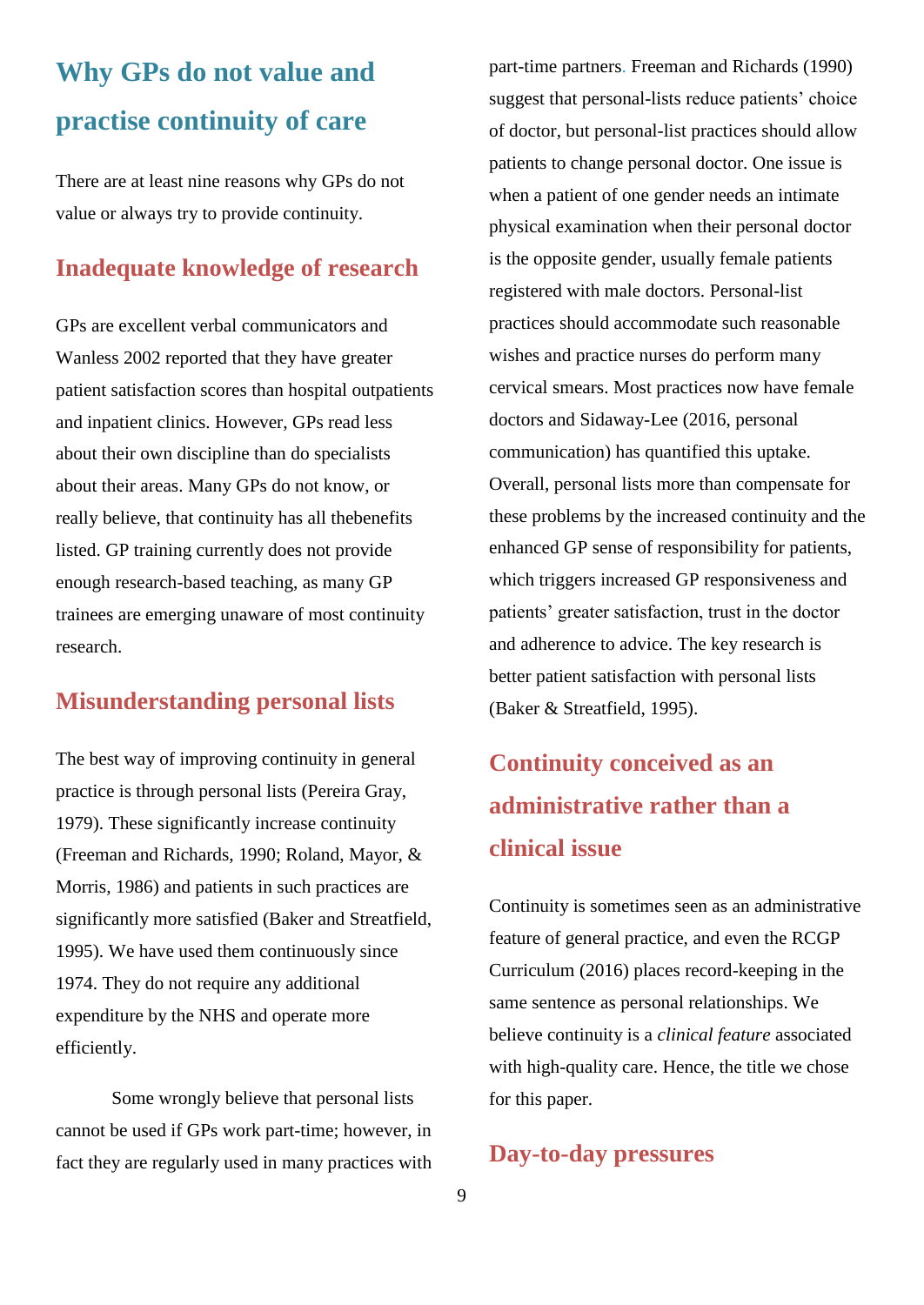General practice is currently under significant strain, this leads to short-term pressures to get a patient seen by any doctor, and not necessarily the doctor the patient wants to see. There is no immediately obvious adverse effect. However, outcomes are different when patients see the GP of their choice, as significantly fewer emergency hospital and elective admissions follow (Bankart et al., 2011).

Most GP receptionists are not trained in the benefits of continuity. They see their job as getting a patient seen, rather than helping the patient to see the doctor they would like to consult. GP partners are responsible for policy, and receptionists need specific training in the benefits of continuity. The RCGP curriculum states that GPs should be aware how prioritising access may reduce continuity.

#### **Bigger groups**

General practices are coalescing into bigger groups, which have reduced access and continuity. A major problem in combined-list practices is 'collusion of anonymity' (Balint, 1957), that is the patient getting lost between doctors, which can have lethal consequences. Hill and Freeman (2011) reported a patient with mental illness having had nine GP consultations in a year before committing suicide. That general practice gave that patient 90 minutes of attention, but most of the doctors seen did not feel responsible. The RCGP curriculum states that GPs should provide opportunities for continuity of care to people with mental illness.

Counter measures are possible, such as grouping GPs and nurses into 'micro teams' or 'teamlets'. In combined-list practices these improve continuity and, if a single GP takes responsibility for each patient, then personal lists are achieved.

#### **Policy pressure for access**

The Government has prioritised access, fostering the idea that any doctor will do.

#### **Lack of action by allies**

General practice does not receive enough support from its allies. Patients have been observed to take-up evidence-based preventive medicine significantly more often if they receive continuity of GP care. Public health bodies should campaign for such continuity, if only to improve preventive care.

Reducing emergency admissions is a Department of Health (DH) priority, so the DH should foster continuity in general practice, as it reduces emergency admissions. The DH's substitution of practice registration for doctor registration was a policy mistake, as the first rule of management is to clarify who is responsible. This problem has been partly solved by the creation of personal lists with 'named doctors'.

#### **Changes in newly qualified GPs**

A new factor weakening continuity in UK general practice is the reluctance by some newly qualified GPs to commit to long-term working. Factors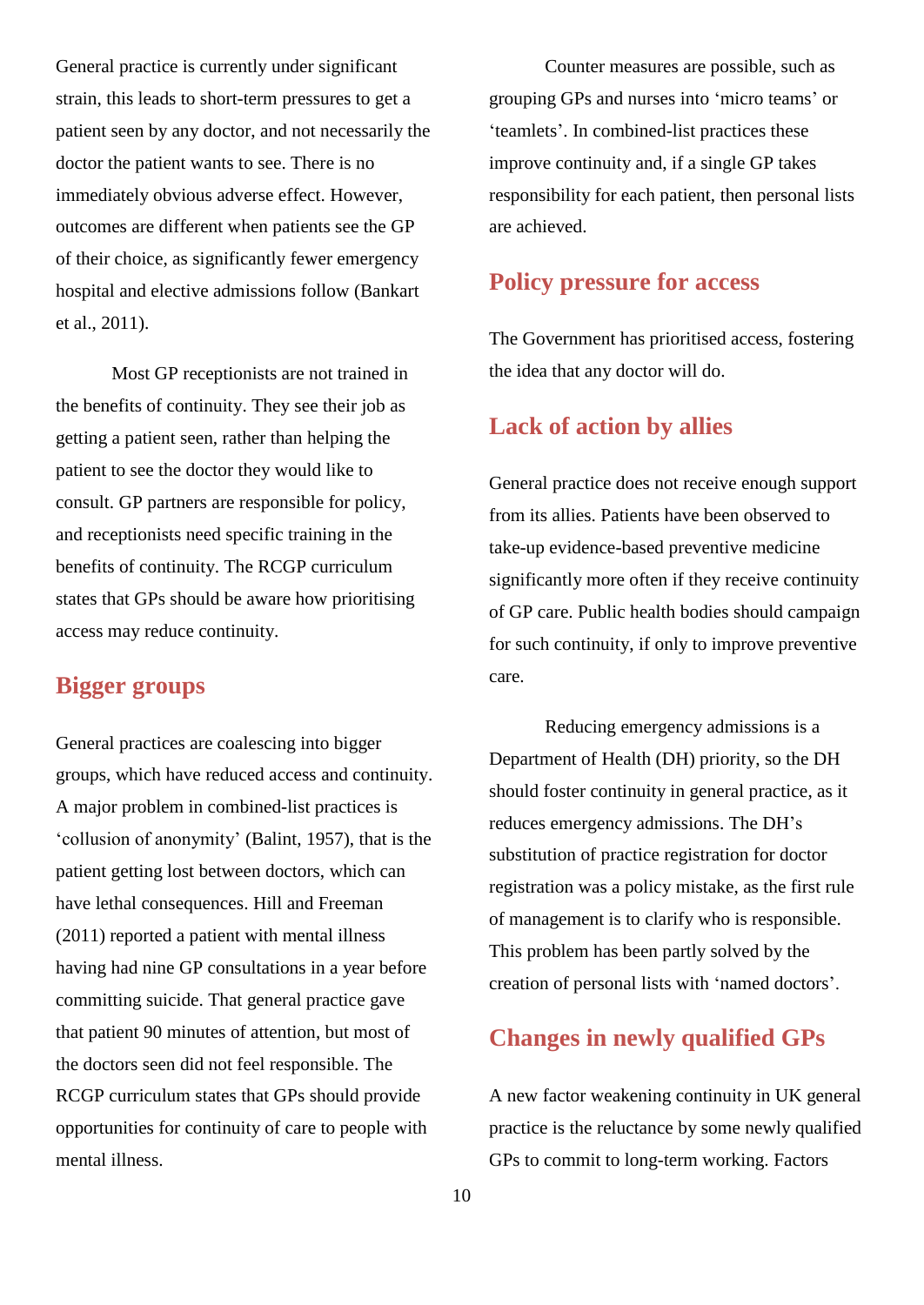include: uncertainty about DH policy and perverse NHS financial incentives that favour locums. General practice is flexible enough to accommodate many sessional doctors, but the recent increase in locums is different. Locums do not commit to the patients or to the practice and reserve the right to stop work when they want to or to change jobs. Locum work usually focuses on single consultations with a few reaching care over episodes of illness. Locums cannot usually acquire significant 'accumulated knowledge' and provide the 'higher-level' GP care needed to achieve the large gains from continuity: trust, satisfaction, compliance, amelioration of social disadvantage, take-up of preventive care, and reduced rates of deaths. Patients understand this: Clare Rayner, President of the Patients' Association, once said: 'God preserve us from your locums!' If too many GPs work as locums, then younger GPs will inhibit their own professional development and lose opportunities to practise 'higher-level' general practice skills. This might degrade the overall quality of GP consulting in the UK.

#### **Age cohort**

Newly qualified doctors are in an age-cohort that generally values continuity to a lesser extent than patients and are less likely to have experienced it themselves. They may value it less than older patients.

## **Time**

The over-riding constraint in general practice is time. Time constrains GPs more than other

doctors, as their role is the broadest in medicine and to practise person-centred medicine, generalist doctors must work in three dimensions: physical, psychological, and social, simultaneously. Patients value doctors who listen to them unhurriedly (Lings et al. 2003). Textbooks state that doctors need to identify 'the patient's ideas, concerns, and expectations'

Hence, the doctor needs to understand the context of both the illness and the patient. Do they live alone? Are they pressurised at home or at work? Of what are they frightened? How do they respond to illness? What relevant determinants of illness are present?

'Higher-level' GP skills need accumulated knowledge, and time. Patient satisfaction with accident/emergency medicine, which is relationship-free, is much lower than with general practice. Doctors tend to overestimate their effectiveness when consulting with patients they do not know, and underestimate their effectiveness when consulting with patients they know.

#### **Extending time with patients**

There are two ways of obtaining more time: lengthening consultations or continuous care. General practice has progressively lengthened the duration of booked consultations with good evidence that longer consultations benefit patients (Wilson and Childs 1991)*.* Since 2014, we book 15-minute appointments, but appointment demand limits further lengthening. Continuity is the main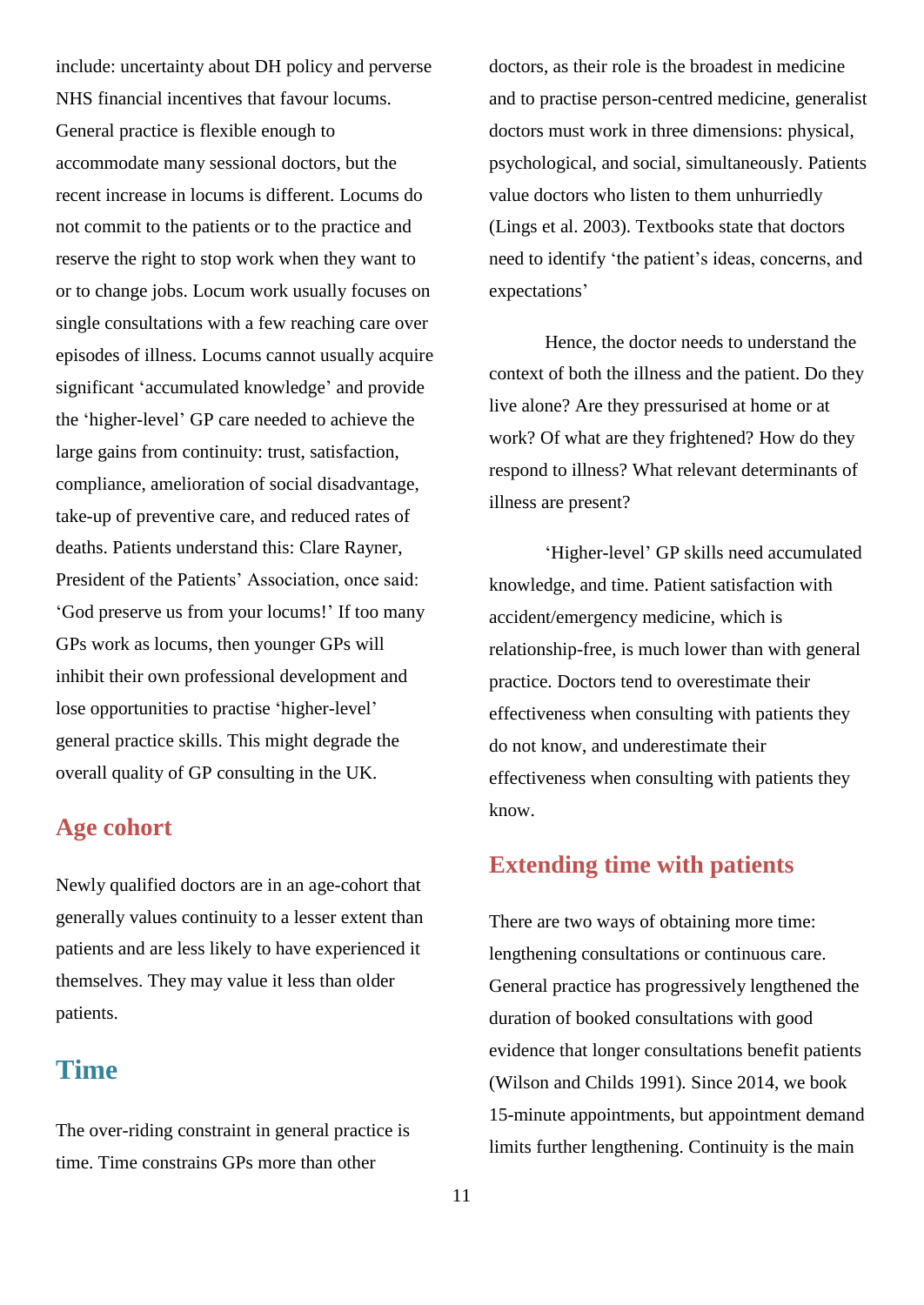way GPs gain time with patients, without extra cost.

General practice operates at three levels: when the doctor's sense of responsibility is limited to the consultation, when the sense of responsibility relates to the illness-episode, and when the doctor's inner sense of responsibility for the patient extends into the future. A key test in group practices is whether doctors know or expect to see the patient again, and whether or not they care if they do. About 15 patient–doctor consultations are needed to achieve important accumulated knowledge, which leads to mutual understanding and respect.

In our personal-list practice the median duration of registration of 8559 patients is 7 years, so our average patient has attended more than the necessary 15 times before consulting. Improving continuity means measuring it within the practice.

'If you do not measure it, you cannot manage it'. Measuring longitudinal continuity is easy and can be helpful (White et al*.,* 2016), but the best approach is to measure, as we do monthly, the percentage of personal continuity provided by all GP partners.

### **The future of general practice**

Some visualise GPs as 'expert generalists' suggesting their future is seeing patients after referral from nurses. We know no research supporting this proposition, and as multimorbidity mainly affects the elderly, this role is akin to a community geriatrician. Research supports GPs providing continuity for many groups of patients. Therefore, GPs should be primarily, personal, generalist, doctors seeking to build therapeutic relationships for a personal-list of patients for whom they feel responsible. Improving continuity is THE clinical challenge**.**

#### **Key points**

- Continuity of care has a large number of benefits for patients, for GPs and for the NHS
- The research on continuity is relatively unknown and deserves much more attention
- Continuity of care is deteriorating in NHS general practice
- Combined-list practices face the problem of collusion of anonymity, which can have serious consequences for patients
- Personal lists produce significantly more continuity of care and higher patient satisfaction
- Continuity of care is a central feature of high-quality general practice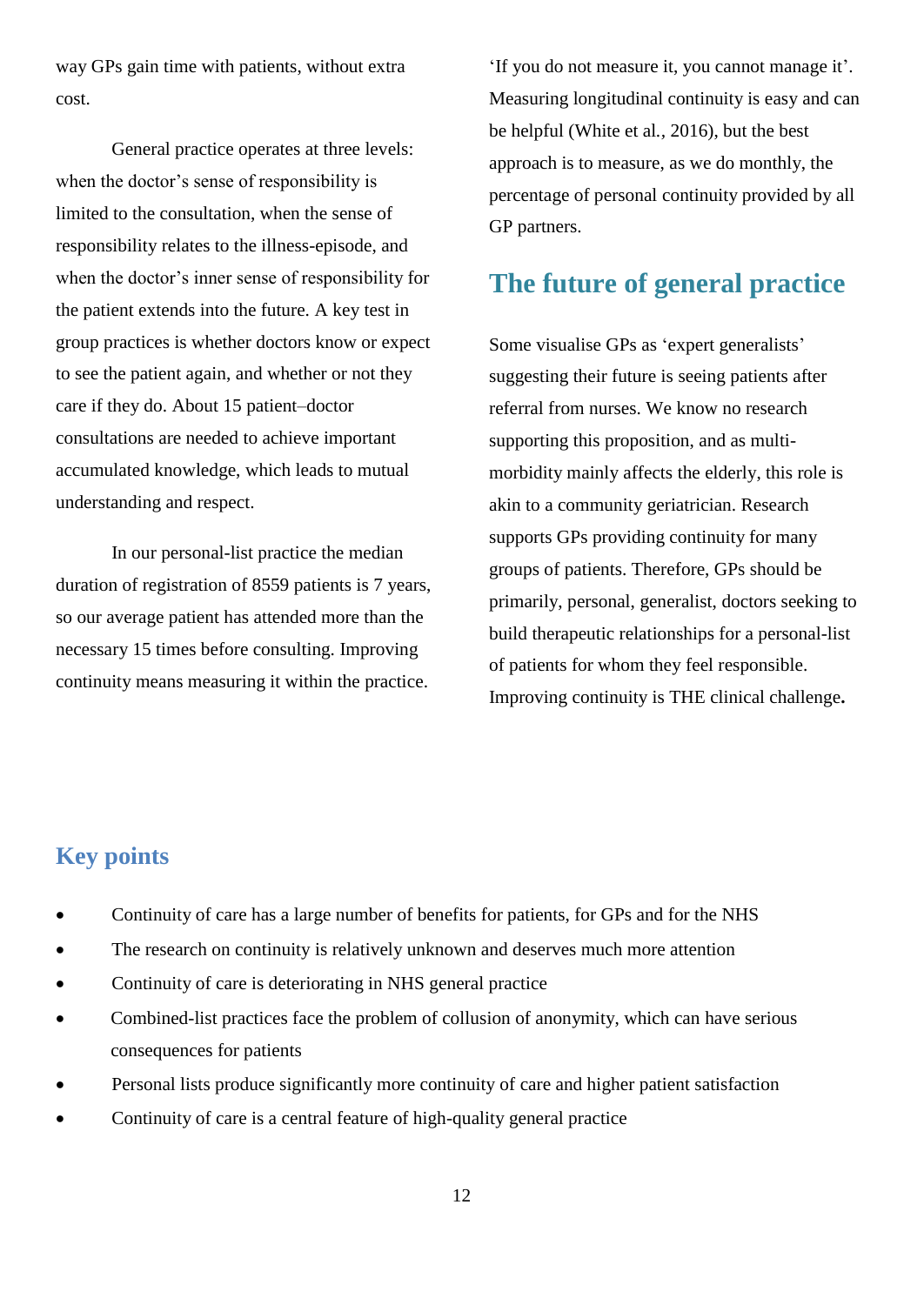## **References and further information**

- Aboulghate A., Abel G., Elliott M. C., Parker R. M., Campbell J., Lyzratzopoulos G. & Roland M. (2012) Do English patients want continuity of care and do they get it? *British Journal of General Practice*; 62(601):e567-75
- Academy of Family Physicians. (2016). Continuity of care definition. Retrieved from <http://aafp.org/about/policies/all/defintion-care.htm>
- Baicker K. & Chandra A. (2004) Medicare spending, the physician workforce, and beneficiaries' quality of care. Health Affairs:W4-184-97
- Baker, R., & Streatfield, J. (1995). What type of practice do patients prefer? Exploration of practice characteristics influencing patient satisfaction. *British Journal of General Practice, 45*(401), 654–659.
- Balint, M. (1957). *The doctor, his patient and the illness*. London, UK: Pitman.
- Bankart, M. J. G., Baker, R., Rashid, A., Habiba, M., Banerjee, J., Hsu, R., … Wilson, A. (2011). Characteristics of general practices associated with numbers of emergency admissions. *Emergency Medicine Journal, 28*(7), 558–563. doi: 10.1136/emj.2010.108548BMA. (2015).
- *The future of general practice*. London, UK: ICM.
- Byrne C., Woodside H., Landeen J. & Kirpatrick H. (1994) The importance of relationships in fostering hope *Journal of Psychsocial Nursing*:*32*:9-15
- Cabana M.D, & Jee S.H. (2004) Does continuity of care improve patient outcomes? *Journal of Family Practice*, *53*:974-80 (Systematic review)
- Campbell S.M., Hann M., Hacker J., Burns C., Oliver D., Tharpar A., Mead N., Safran D.G. & Roland M. (2001) Identifying predictors of high quality care in English general practice: observational study *BMJ*, *323***:** 784-86
- Cerovecki, V., Tiljak, H., Adzic, Z. O., Krizmaric, M., Pregeli, P., & Kastelic, A. (2013). Risk factors for fatal outcome in patients with opioid dependence treated with methadone in a family medicine setting in Croatia. *Croatian Medical Journal, 54*(1), 42–48. doi: 10.3325/cmj.2013.54.42
- Chen C.C., Tseng C.H. & Cheng C.H. (2013) Continuity of care, medication adherence, and health care outcomes among newly diagnosed patients with Type-Two Diabetes Mellitus: a longitudinal analysis *Medical Care,51***:**231-7
- Chenore, T., Pereira Gray, D., Forrer, J., Wright, C., & Evans, P. (2013). Emergency admissions and insights: From the Devon Predictive Model. *Journal of Public Health, 35*(4), 616–623. doi: 10.1093/pubmed/fdt009
- Christakis D.A., Mell L., Koepsell T.D., Zimmerman F.J. & Connell F.A. (2001) Association of lower continuity of care with greater use of emergency department use and hospitalisation in children *Pediatrics*, *107:*524-9
- Cook R.I., Render M. & Woods D.D. (2000) Gaps in continuity of care and progress on patient safety *BMJ*, *320*:791-4
- Derksen F.A.W.M., Bensing J. & Lagro-Jenssen P. (2013) The effectiveness of empathy in general practice: a systematic review *British Journal of General Practice, 63*(606):e76-84
- Drivsholm T. and de Fine Olivarius N. (2006) General practitioners may diagnose type 2 diabetes mellitus at an early disease stage in patients they know well *Family Practice, 23*: 192-97.
- Freeman, G. K., & Richards, S. C. (1990). How much personal care in four group practices? *BMJ, 301*(6759), 1028–1030. doi: 10.1136/bmj.301.6759.1028
- Hansen A.H., Kristoffersen A., Lian C. S. & Halvorsen P. A. (2014) Continuity of GP care is associated with lower use of complementary and alternative medical providers: a population-based cross-sectional survey *BMC Health Service Research, 14***:** 629
- Hansen, A. H., Halvorsen, P. A., Aaraas, I. J., & Førde, O. H. (2013). Continuity of care is related to reduced specialist healthcare use. *British Journal of General Practice, 63*(612), 361–362. doi: 10.3399/bjgp13X669202
- Hill, A. P., & Freeman, G. K. (2011). *Promoting continuity of care in general practice.* London, UK: RCGP.
- Hippisley-Cox J. & Vinogradova T. (2009) Trends in Consultation Rates in General Practice 1995 to 2008: Analysis of the QResearch® database London:ONS.
- Hjortdahl, P. (1992). Continuity of care: General practitioners' knowledge about, and sense of responsibility towards their patients. *Family Practice, 9*(1), 3–8. doi: 10.1093/fampra/9.1.3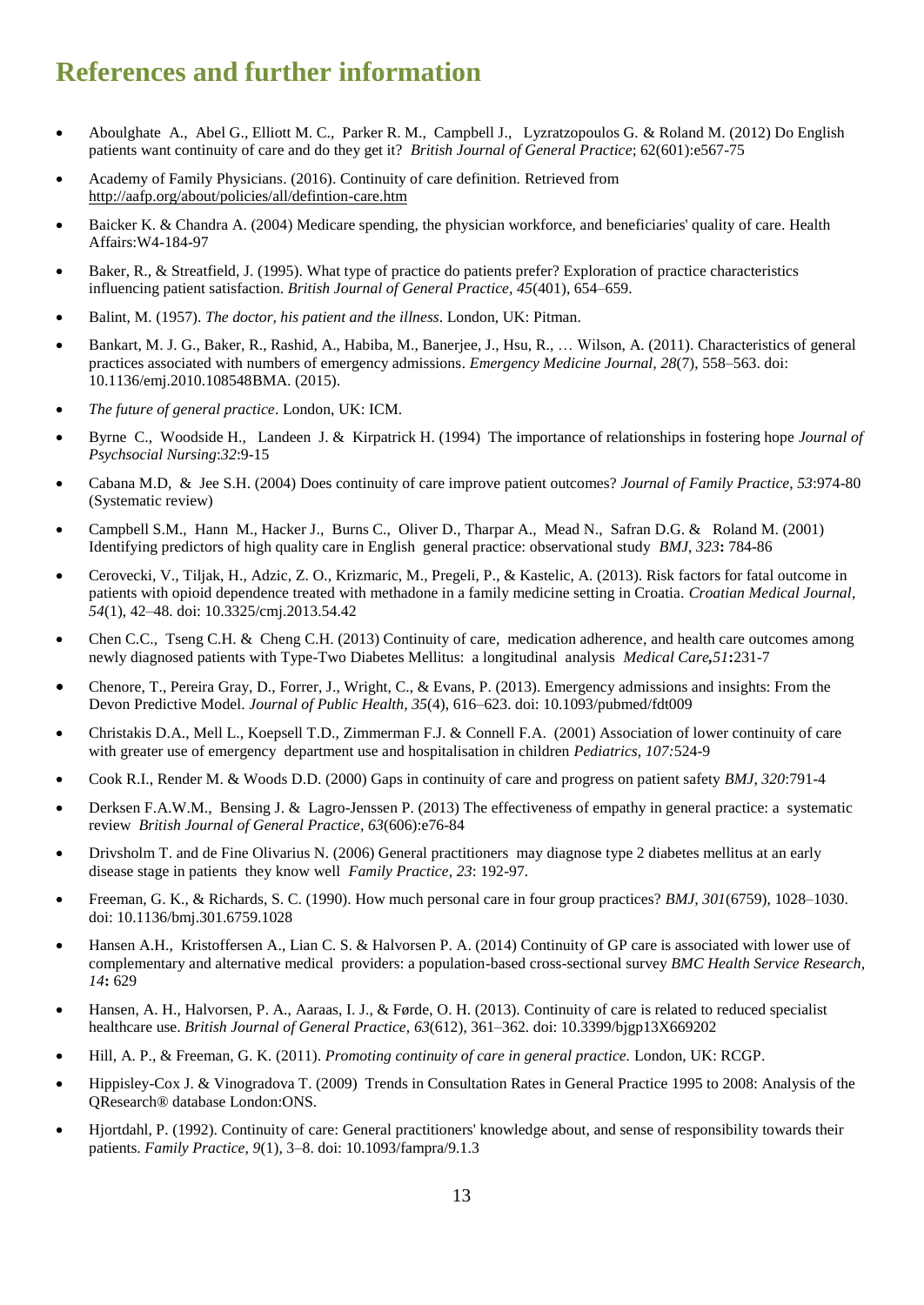- Hjortdahl, P., & Borchgrevink, C.F. (1991). Continuity of care: Influence of general practitioners' knowledge about their patients on the use of resources in consultations. *BMJ, 303,* 1181–1184.
- Hoertel, N., Limosin, F., & Leleu, H. (2014). Poor longitudinal continuity of care is associated with an increased mortality rate among patients with mental disorders: Results from the French National Health Insurance Reimbursement Database. *European Psychiatry, 29*(6), 358–364. doi: 10.1016/j.eurpsy.2013.12.001
- Lings P., Evans P., Seamark D., Seamark C., Sweeney K., Dixon M. & Pereira Gray D. (2003) The Doctor- Patient Relationship in US Primary Care *Journal of the Royal Societ of Medicine*; *96***:** 180-84.
- Mainous, A. G., Baker, R., Love, M. M., Pereira Gray, D., & Gill, J. M. (2001). Continuity of care and trust in one's physician: Evidence from primary care in the United States and the United Kingdom. *Family Medicine, 33*(1), 22–27.
- McWhinney, I. R. (1996). The importance of being different. *British Journal of General Practice, 56,*433–436.
- McWhinney, I. R. (1998). Primary care: Core values in a changing world. *BMJ, 316*, 807–809.
- Menec V.H., Sirski M., Arrawar D. & Katz A. (2006) Does continuity of care with a family physician reduce hospitalizations among older adults? *Journal of Health Service Research and Policy, 11***;**(4):196-201
- Pereira Gray D. (1979). The key to personal care. *Journal of the Royal College of General Practitioners, 29,* 666–678.
- Pereira Gray D. (1995) Primary care and the Public Health. Harben Lecture 1994 *Health and Hygiene*, *16*: 49-62
- RCGP. Core. statement 1: Being a GP. Retrieved from www.rcgp.org.uk/training-exams/gp-curriculumoverview/~/media/Files/GP-training-and-exams/Curriculum-2012/RCGP-Curriculum-1-Being-a-GP.ashx
- Reis, H. T., Clark, M. S., Pereira Gray, D. J., Tsai, F-F., Brown, J. B., Stewart, M., & Underwood, L. G. (2008). Measuring responsiveness in the therapeutic relationship: A patient perspective. *Basic and Applied Social Psychology, 30*(4), 339–348. doi:10.1080/01973530802502275
- Ridd, M., Ferreira, D. L. S., Montgomery, A. A., Salisbury, C., & Hamilton, W. (2015). Patient-doctor continuity and the diagnosis of cancer: Electronic medical records study. *British Journal of General Practice*, *65*(634), 238–239.
- Ridd, M., Shaw, A., & Salisbury, C. (2006). Two sides of the coin: The value of personal continuity to GPs; a qualitative study. *Family Practice, 23*(4), 461–468. doi: 10.1093/fampra/cml010
- Ridd, M. J., Lewis, G., Peters, T. J., & Salisbury, C. (2011). Patient-doctor relationship scale: Development and validation. *Annals of Family Medicine, 9*(6), 538–545. doi: 10.1370/afm.1322
- Risi, L., Bhattie, N., Cockman, P., Hall, J., Ovink, E., Macklin, S., & Freeman, G. (2015). Micro-teams for better continuity in Tower Hamlets. *British Journal General Practice, 65*(639), 536. doi: 10.3399/bjgp15X687025
- Roland, M., Mayor, V., & Morris, R. (1986). Factors associated with achieving continuity of care. *Journal of the Royal College of General Practitioners, 36*(284), 101–104.
- Romano M.J. and Segal J.B. (2015) The Association between continuity and over use of medical procedures *JAMA international medicine, 175*(7):1148-54
- Shin D.W,, Cho J., Yang H.K., Guallar L.E. *et al*. (2014) Impact of continuity of care on mortality and healthcare costs: A Nationwide Cohort Study in Korea *Annals of Family Medicine*, *12*: (6) 534-41
- Starfield, B. (1994). Is primary care essential? *Lancet, 344*(8930), 1129–1133. doi: 10.1016/S0140-6736(94)90634-3
- Starfield, B. (1980) Continuous confusion? *American Journal of Public Health*, *70* (2): 117-119.
- Sweeney, K. G., & Pereira Gray, D. (1995). Patients who do not receive continuity of care from their general practitioner are they a vulnerable group? *British Journal of General Practice, 45*(392), 133–135.
- Van Walraven S.C., Oake N., Jennings A. & Forester A.J. (2010) The association between continuity of care and outcomes: a systematic review and critical review *Journal of Evaluation and Clinical Practice*, *16*:947-56
- Wanless D. (2002) *Securing our Future. Interim Report.* Chart 7 London: HM Treasury. 2002
- Wasson, J. H., Sauvigne, A. E., Mogielnicki, R. P., Frey, W. G., Sox, H. C., Gaudette, C., & Rockwell, A. (1984). Continuity of outpatient medical care in elderly men. A randomized trial. *Journal of the American Medical Association, 252*(17), 2413– 2417.White, E. S., Pereira Gray, D., Langley, P., & Evans, P. H. (2016). Fifty years of longitudinal continuity in general practice: A retrospective observational study. *Family Practice, 33*(2), 148–153.
- Wilson, A. & Childs, S. (2002). The relationship between consultation length, process and outcomes in general practice: a systematic review. *British Journal General Practice, 52* **(**485): 1012-1020.